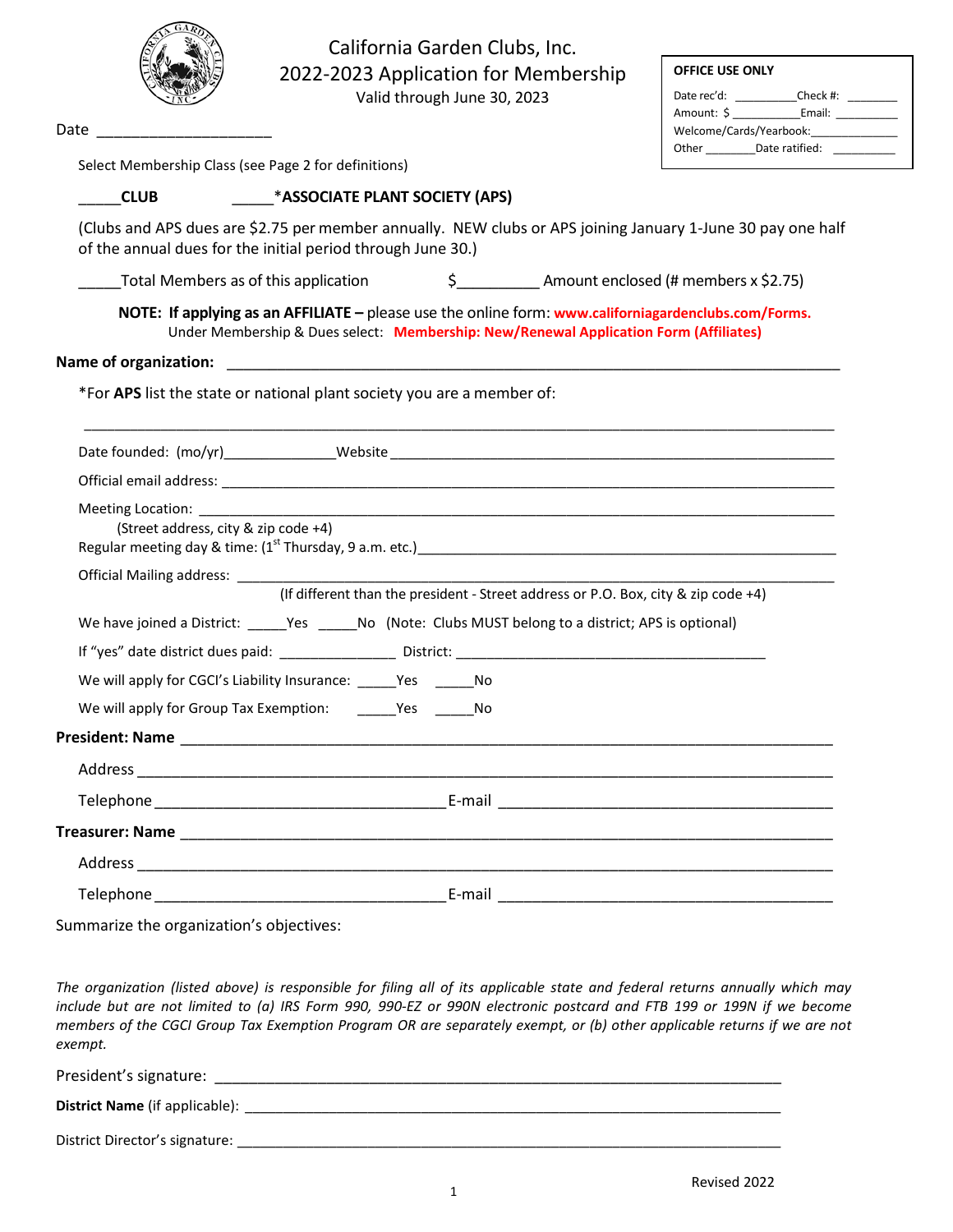

# California Garden Clubs, Inc. 2022-2023 Application for Membership Valid through June 30, 2023

# **CLASSES OF MEMBERSHIP**

**Note: A plant society may join as a club, associate plantsociety, or affiliate. All member organizations are automatically members of National Garden Clubs, Inc. (NGC) and the Pacific Region Garden Clubs, Inc. of NGC. (eight western states)**

• **CLUB:** A club **shall:**

opay annual dues of \$2.75 per capita (NEW clubs joining January 1-June 30 pay one half annual dues for the initial period through June 30.)

- obelong to a **district**\*
- obe eligible to apply for CGCI liability insurance and the CGCI Group Tax Exemption Program, and
- obe eligible to participate in the CGCI awards program.

## • **ASSOCIATE PLANT SOCIETY**: An associate plant society **shall**:

obe a member of a permanent statewide or national plant society,

opay annual dues of \$2.75 per capita, (NEW APS joining January 1-June 30 pay one half annual dues for the initial period through June 30.)

- obe entitled to representation at the CGCI annual meeting by its president or alternate, and delegates,
- obe eligible to apply for CGCI liability insurance and
- o**NOT** be eligible to apply for the CGCI Group Tax Exemption Program.
- o(may) also belong to a **district\*** (optional please note separate district dues may apply)

#### • **AFFILIATE**: An affiliate **shall:**

- obe an organization with one or more of the objectives of CGCI,
- ohave a membership of at least ten members,
- opay annual dues of \$50 regardless of size,
- obe approved by the CGCI Board of Directors, and
- o**NOT** be eligible for CGCI's liability insurance (including Directors' & Officers), awards program or Group Tax Exemption Program.
- o**(may)** belong to a **district**\* (optional please note separate district dues may apply)
	- **NOTE:** If you are applying as an affiliate, please use the online form.
		- Go to **www.californiagardenclubs.com/Forms**
		- Under Membership & Dues select: **Membership: New/Renewal Application Form (Affiliate)**

## **\*DISTRICTS**

- CGCI is organized into 28 geographic districts
- Each has its own district director, officers, committees, bylaws, meetings and dues. oDistrict directors attend state board meetings and are the liaison between CGCI and local organizations
- Districts may set dues that are separate from CGCI membership dues
	- oDistrict dues may be per capita or per club/plant society
	- oThese dues help defray the expenses of the district
- Clubs are required to belong to a district
- Plant Societies and affiliates have the option of belonging to a district

## **LIABILITY INSURANCE**

- The CGCI liability insurance plan is available to clubs and plant societies.
- Coverage is for investigation, legal defense, bodily injury and property damage due to the negligence of the club or any of its members during any meeting or event (flower show, garden tour) controlled by the club,
- Coverage is limited to \$1,000,000 per accident, with an aggregate of \$2,000,000 for all groups.
- A new club or plant society may be added to the policy at the time they join CGCI. A full year's premium will be charged. Subsequent premiums are due on January 15 for the insurance year, which begins on February 15.

*ENEWSLETTERS:* (the following are distributed electronically and posted to the eNewsletter archive online)

- *Golden Gardens eNews* CGCI's official publication; published monthly
	- o It provides information on CGCI programs, projects and activities, special events and activities of member organizations and NGC and Pacific Region
- **Council Thymes** The official publication of California Consultant's Council; three issues per year
- **WACONIAH**  The official publication of Pacific Region Garden Clubs, Inc.; distributed quarterly
- To subscribe to any newsletter, go to: californiagardenclubs.com/cgcieNewsletters